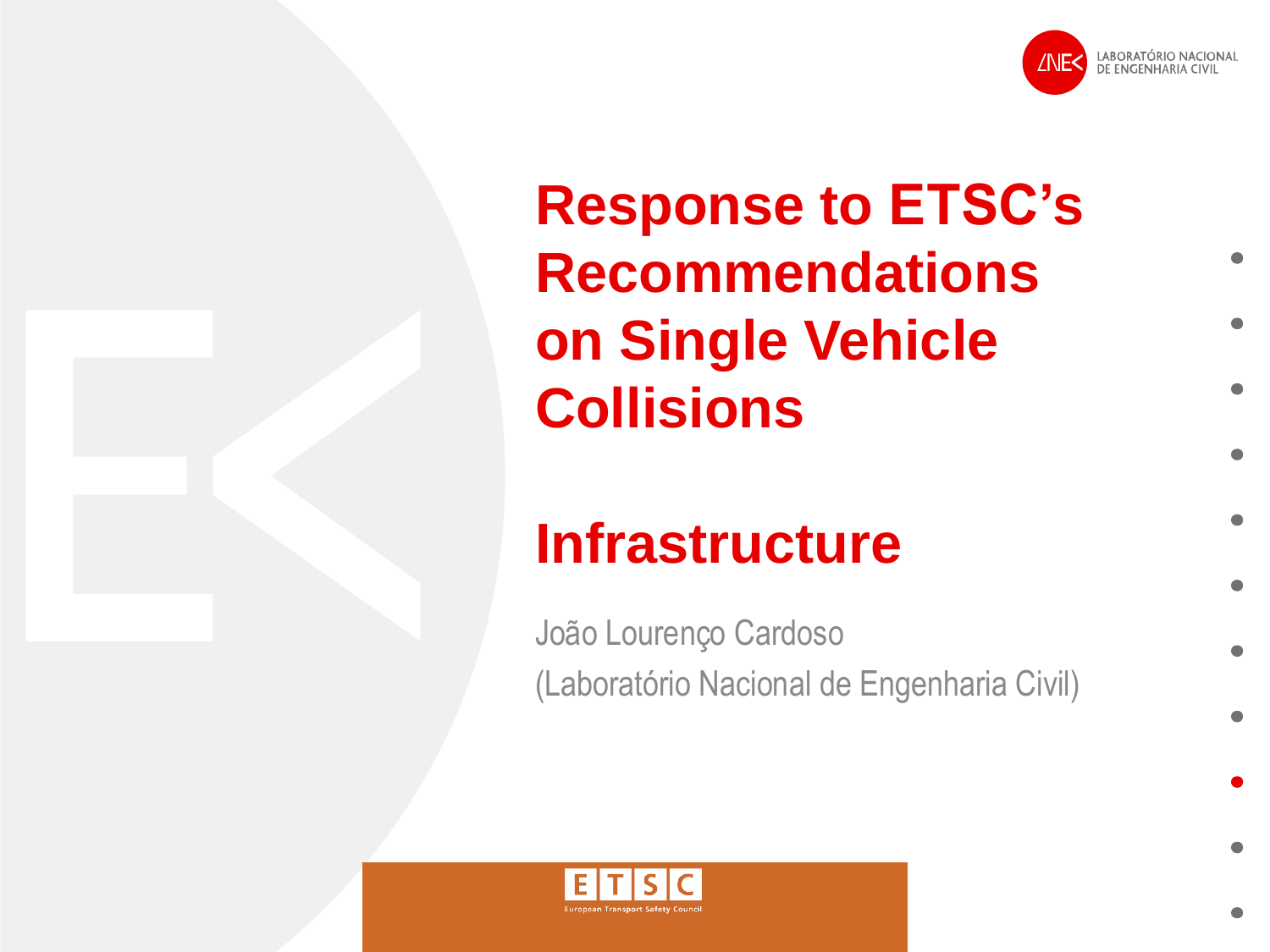#### Roadside safety Infrastructure design approach





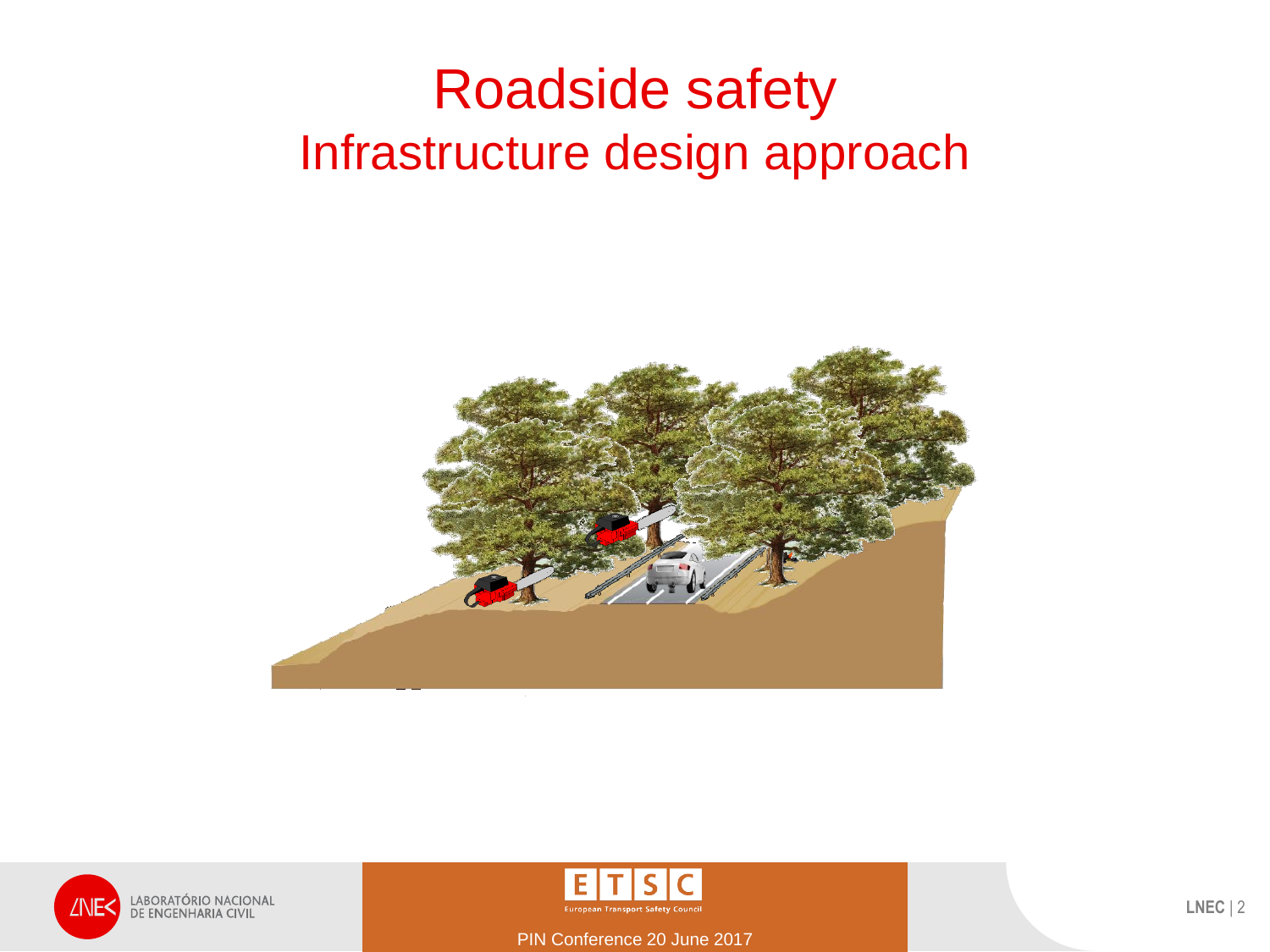#### Roadside safety

Infrastructure design – Portuguese CBA supporting tool





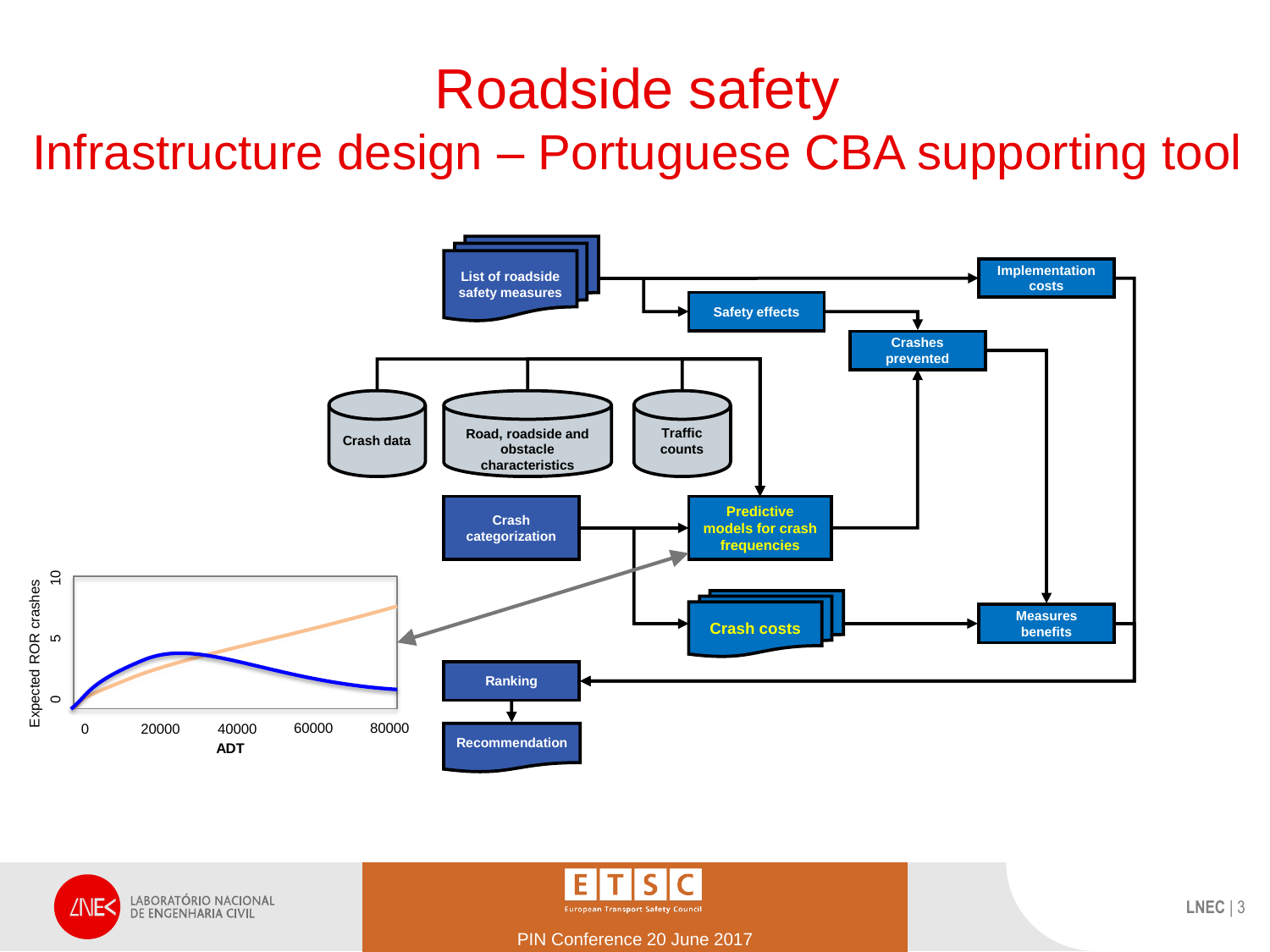# Roadside safety

Restraint systems and supporting structures

- European standards provide tools (common criteria) for engineers to decide on equipment for specific design problems
- **Issues** 
	- Related to incompleteness of existing standards
	- Due to novel application of the standards